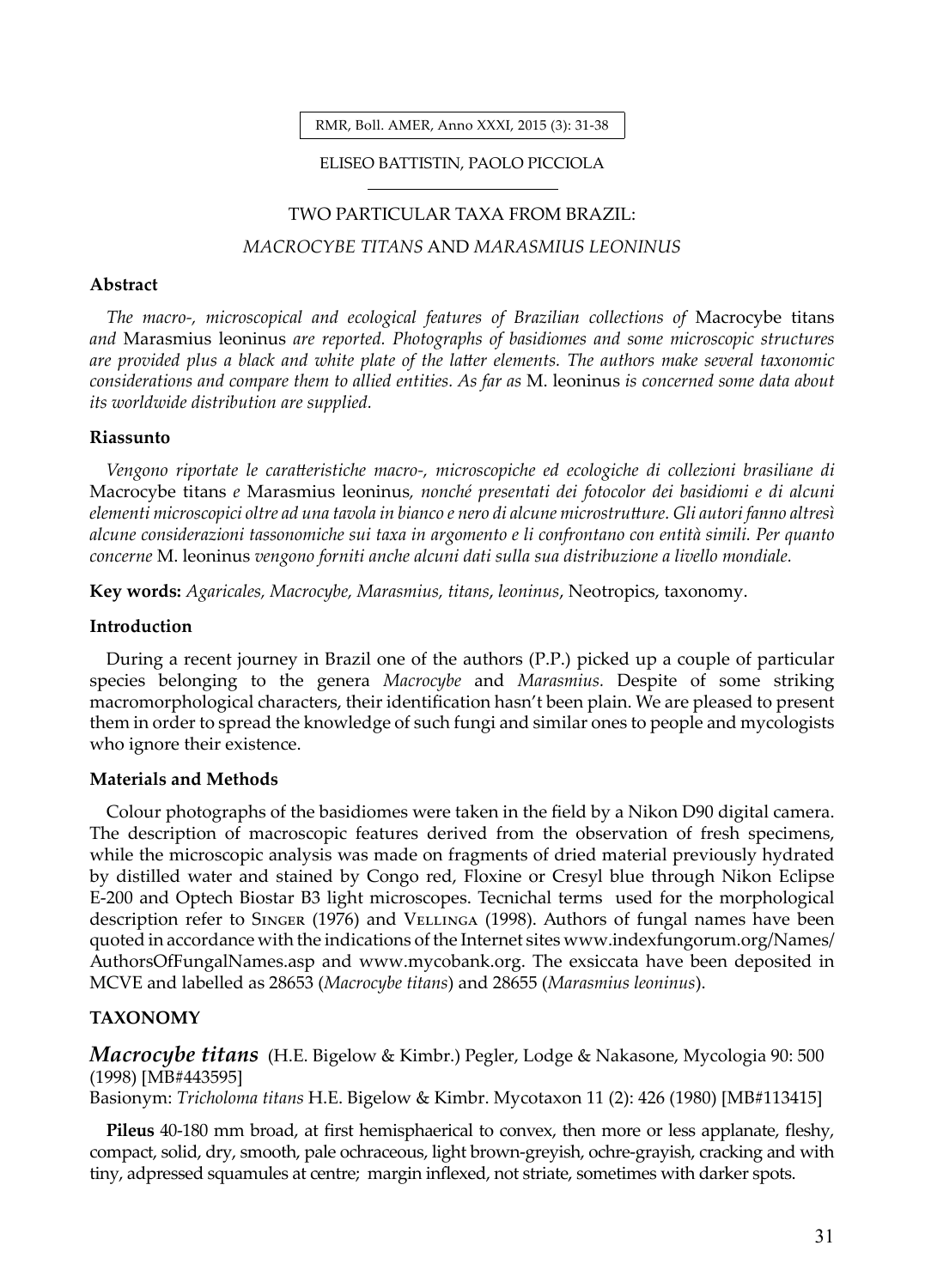



*M. titans.* Details. Photo by Paolo Picciola

*Macrocybe titans* Photo by Paolo Picciola

**Lamellae** crowded, segmentiform, strongly sinuate, up to 6 mm broad with lamellulae of different length, white to cream: edge entire and concolorous.

**Stipe** 60-100 × 15-23 mm (apex)/ 24-47 mm (base), cylindrical to obclavate, solid, fleshy, central, dry, at first white, then ochre-greyish, covered with evident reflexed squamules.

**Context** compact, white, unchanging; odour indistinctive, taste bitter.

**Spore print** not recorded.

**Spores**  $5-6.7 \times 4.2-5 \mu m$ , ellipsoid to broadly ellipsoid or ovoid, smooth, thin walled, hyaline, inamyloid.

**Basidia** clavate, hyaline, 4-spored.

**Pseudocystidia** 30-57 × 4.2-10 µm, polymorphic**,** fusoid-rostrate, cylindrical, cylindrical with subcapitate apex, very often flexuose, sometimes a bit strangulate, thin walled, hyaline or slightly refractive in KOH 30%.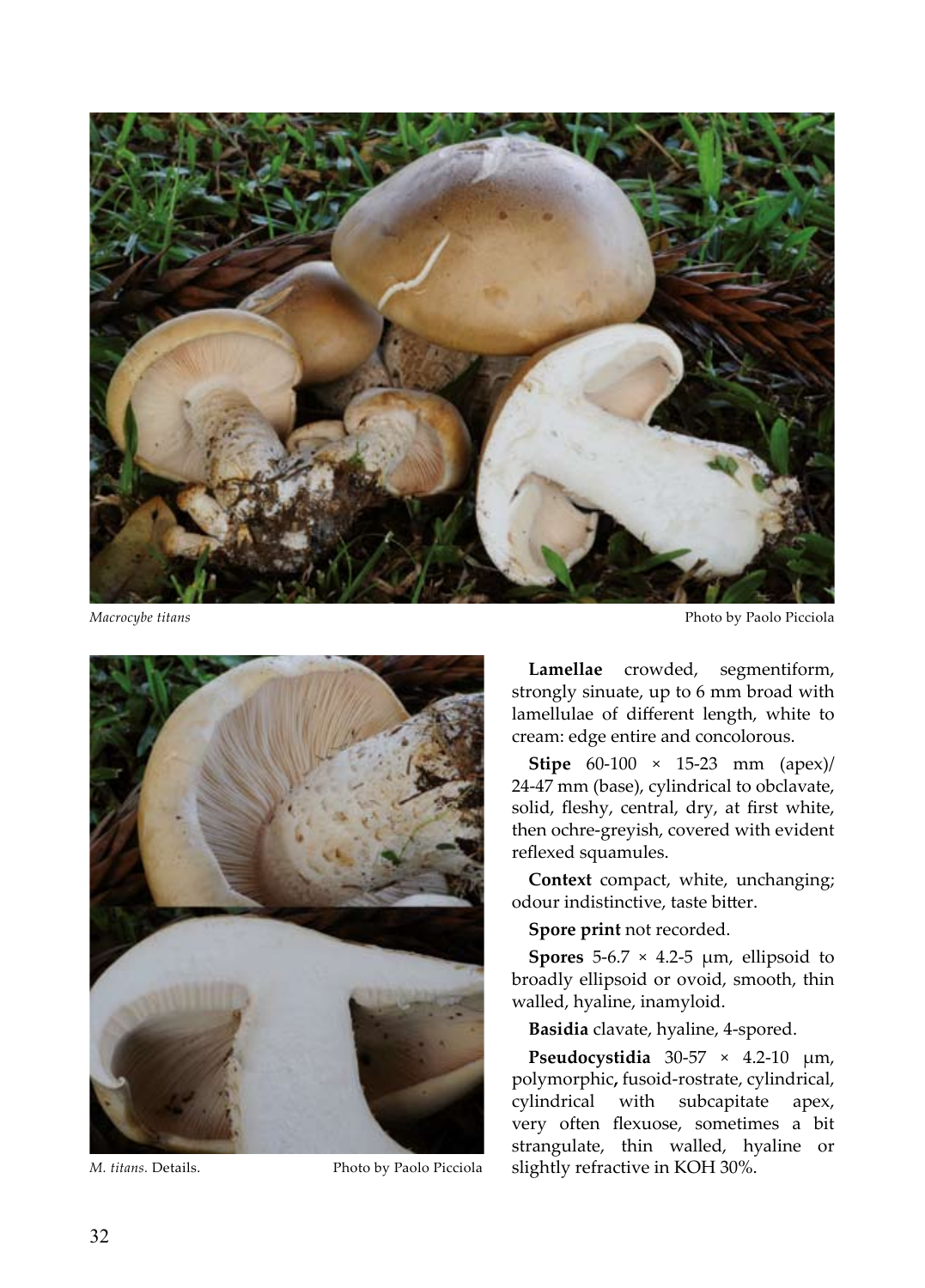

*M. titans*. Spores stained with Cresyl blue. Photo by Eliseo Battistin



*M. titans*. Pseudocystidia. Photo by Eliseo Battistin *M. titans*. Pseudocystidia. Photo by Eliseo Battistin





*M. titans*. Clamped hyphae. Photo by Eliseo Battistin

**Hymenophoral trama** regular, made up of parallel cylindrical hyphae (3.3-)4.2-5.0 (-6.7) µm wide.

**Pileipellis** a cutis of interwoven, cylindrical hyphae, 3.3-5.8 µm wide, provided with many clamp-connections.

**Clamp-connections** present and abundant especially in the pileipellis and pileitrama.

**Ecology** terricolous, fasciculate in a wood of broadleaved trees with some specimens of *Araucaria angustifolia* (Bertol.) Kuntze (980 m elevation).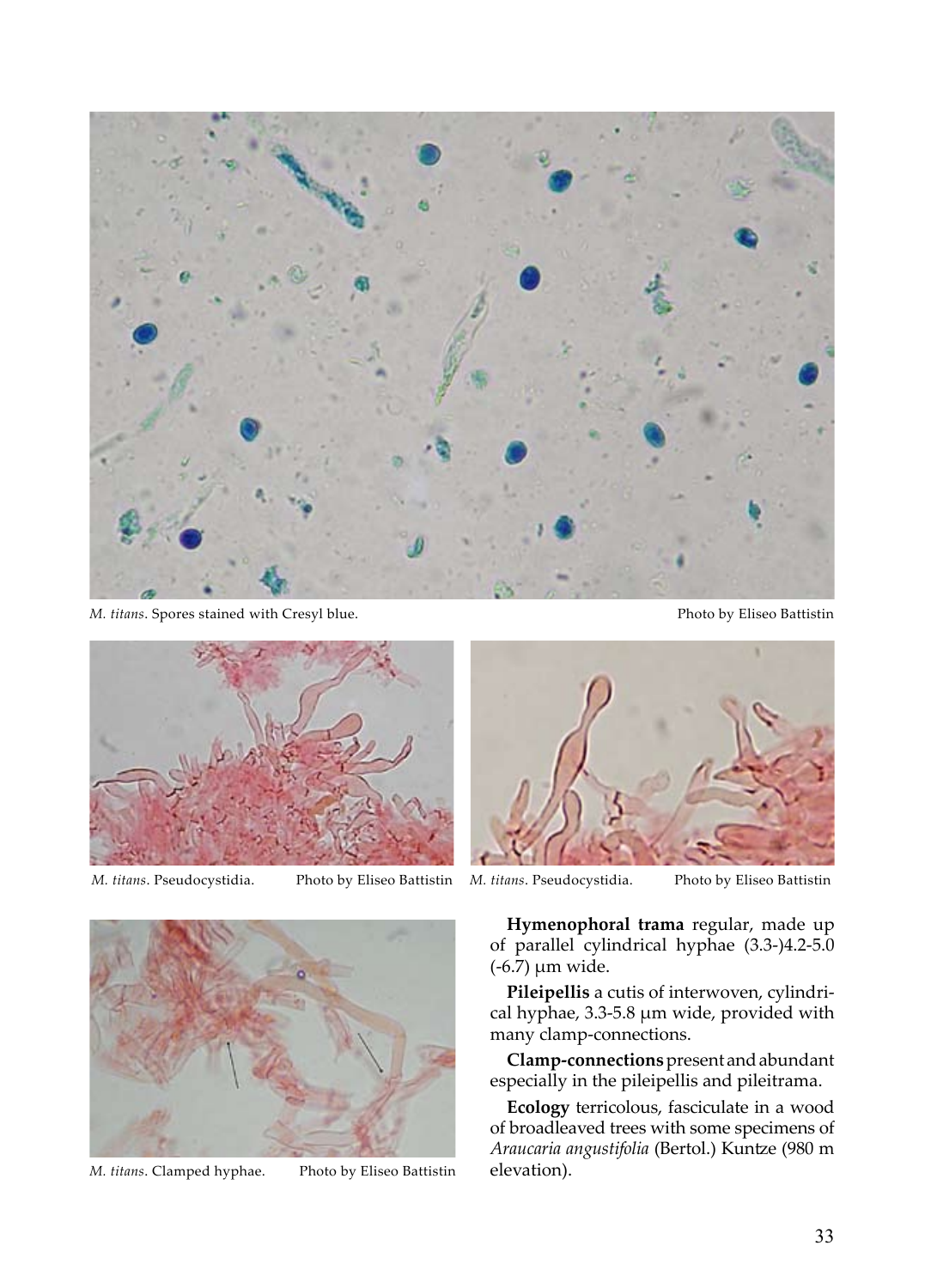

*M. titans*. **a**. Spores; **b**. Pseudocystidia.; **c**. Hymenophoral trama; **d**. Pileipellis. Drawing by Paolo Picciola

# **Phenology** 4 Apr. 2015.

**Material examined:** Brazil, Paraná, Curitiba, Campina Grande do Sul, 25° 18' 21'' South, 49° 03' 18'' West, leg. P. Picciola, det. E. Battistin and P. Picciola.

### **Discussion**

*Macrocybe* is a genus introduced by PEGLER & LODGE in 1998 to accommodate saprotrophic taxa with usually tricholomatoid habit and conspicuous size growing in subtropical or tropical regions. Microscopically they present basidia lacking siderophilous granulation and have clampconnections, unlike *Tricholoma* (Fr.) Staude, while gloeocystidioid pseudocystidia can occur or not.

Macroscopically *Macrocybe titans* is recognizable by its remarkable size (the diameter of the pileus can reach 100 cm), the ochre-grayish tinges of the pileus whose pileipellis tends to crack, the sinuate lamellae and the stipes covered with reflexed squamules.

Microscopically it is worth reporting the presence of clamp-connections and gloeocystidioid pseudocystidia.

*Macrocybe pachymeres* (Berk & Broome) Pegler & Lodge from Sri Lanka looks very much like *M. titans* and both share a stipe provided with numerous, grey-brown, recurved fibrillose squamules; curiously PEGLER (1983) recorded the presence of *Tricholoma pachymeres* (Berk. & Broome) Sacc. in the Lesser Antilles and French Guyana stating it has a pantropical distribution.

In 1998 Pegler, Lodge & Nakasone affirmed that being the holotypus of *Agaricus pachymeres*  Berk. & Broome in poor condition it was impossible to estabilish if it possesses pseudocystidia; for this reason and because of the geographical separation they preferred to consider *M. pachymeres* and *M. titans* as different taxa.

With regard to the pseudocystidia there seems to exist a bit of confusion: we noted that neither Berkley & Broom (1871) nor Pegler (1983) mentioned their occurrence in *Agaricus pachymeres* from Sri Lanka and in *T. pachymeres* from the Lesser Antilles [collection considered as *M. titans* later (1998)].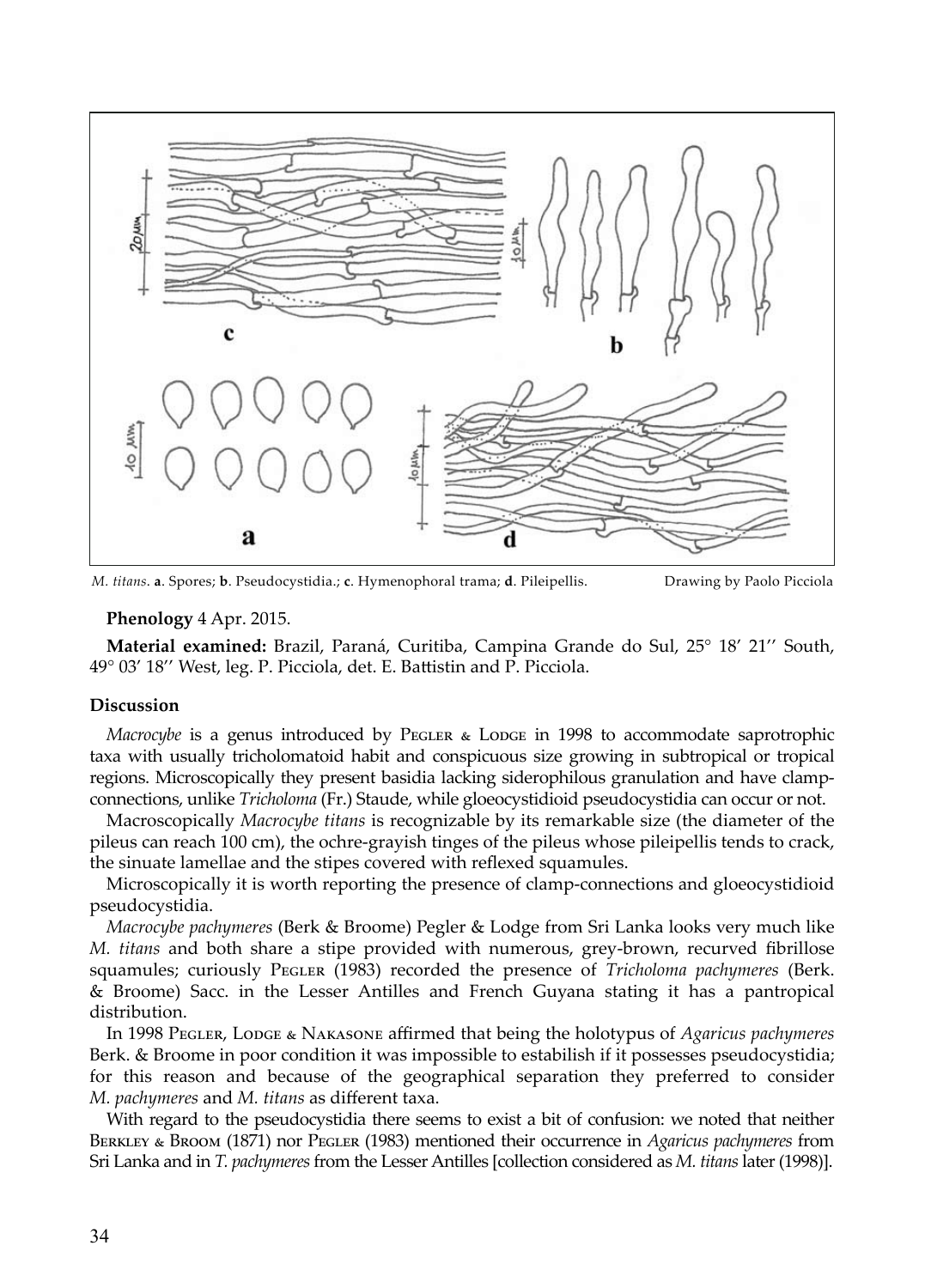We wonder whether they are really absent or were overlooked in *Agaricus/Macrocybe pachymeres*. According to our experience related to the Brazilian find of *M. titans* they are often small, hyaline or slightly refractive, therefore it is sometimes difficult to observe them and we were able to discover them only after preparing several slides; a further difficulty is represented by a Corner's illustration (1994) of a fungus from Malaya he described as *Tricholoma crassum* Sacc*.*: "*according to Pegler et al. (1998) it resembles* T. pachymeres *and was stated to have pleurocystidia*".

The question is open. Besides admitting that *M. pachymeres* lacks pseudocystidia, and that hasn't been proven yet, we are not sure this microscopical feature along with the geographical separation sufficies to separate *M. pachymeres* from *M. titans*; perhaps, if not conspecific, they could be thought as forms o varieties of one and the same species. Of course this is only a taxonomical hypothesis.

Accurate molecular investigations on topotypic material from Florida and Sri Lanka could hopefully solve that taxonomic issue.

# *Marasmius leoninus* Berk., *Hooker's Journal of Botany and Kew Garden Miscellany* 8: 135 (1856) [MB#198914]

**Pileus** 5-20 mm broad, convex to applanate, red-orange, orange, fulvous-orange, a bit darker at centre; margin slightly inflexed. Surface glabrous, dry, velutinous, usually slightly radially sulcate in mature specimens.

**Lamellae** moderately crowded**,** adnexed, slightly ventricose, up to 3 mm broad, white; edge entire and concolorous or brown spotted.

**Stipe** 30-60 × 1-2 mm, central, cylindrical, not insititious, dry, glabrous, almost polished, white at apex, yellow-brown, reddish-brown, chestnut-brown elsewhere.

**Context** scanty, whitish; odour none, taste mild.

**Spore print** not recorded.

**Spores (**8.0)9-11(12)  $\times$  3.3-4.2(5)  $\mu$ m, (sub)fusoid, smooth, hyaline, inamyloid, thin-walled.

**Basidia** clavate, hyaline, with four sterigmata.

**Cheilocystidia** broom cells of the *siccus-type*: the size is more or less equal to that of the cells of the pileipellis.

**Pleurocystidia** absent.

**Caulocystidia** present only at the stipe apex as broom cells of the *siccus-type* with reduced main bodies and setulae up to 15 µm long.

**Pileipellis** a hymeniform layer of *siccus-type* broom cells 12-22 × 5-10 µm, cylindrical to clavate hyaline. Apical setulae 4-11 µm long, narrowly conical, brown. Smooth cells absent.

**Pileitrama** composed of pseudoamyloid hyphae.

**Hymenophoral trama** made up of subparallel, cylindrical hyphae 6-21 µm wide, thin-walled, hyaline, pseudoamyloid.

**Stipitipellis** a cutis of parallel, cylindrical hyphae 5-12 µm wide, hyaline, pseudoamyloid.

**Clamp-connections** present in all tissues.

**Ecology** in a forest of broadleaved trees and *Araucaria angustifolia* (Bertol.) Kuntze (980 m elevation), on the ground among buried woody debris and leaves.

**Phenology** 28 Dec. 2013, 11 Jan. 2014 and 27 Mar. 2015.

**Material examined** Brazil, Paraná, Curitiba, Campina Grande do Sul, 25° 18' 21'' South, 49° 03' 18'' West, leg. P. Picciola, det. E. Battistin and P. Picciola.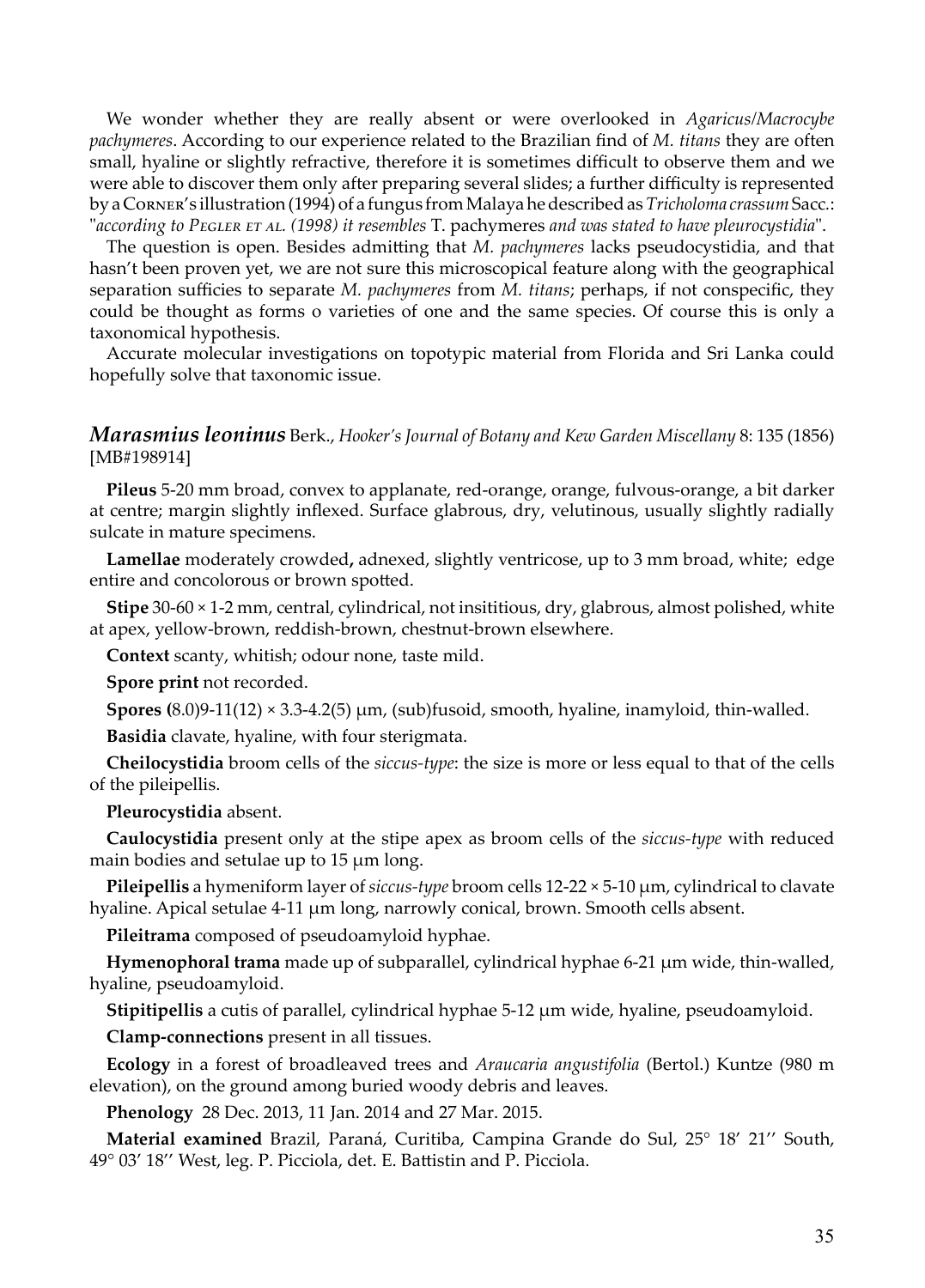

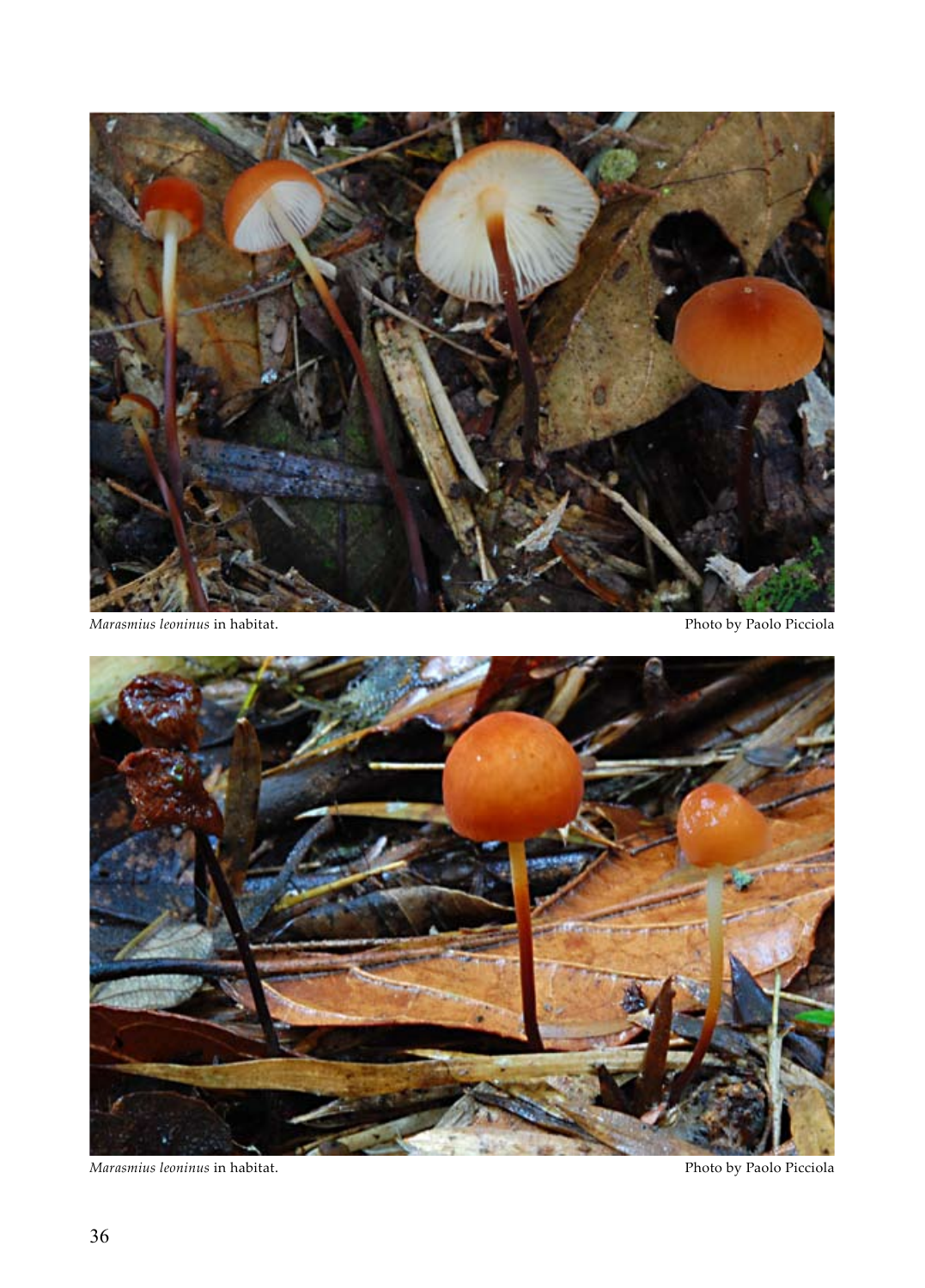

*M. leoninus.* Caulocystidia. Photo by Eliseo Battistin *M. leoninus.* Pileipellis. Photo by Eliseo Battistin



### **Discussion**

According to Singer's taxonomic point of view (1976) *Marasmius leoninus* Berk is to be placed in the genus *Marasmius*, section *Sicci* Singer, subsection *Siccini* Singer series *Leonini* Singer, because of the structure of the pileipellis, a hymeniderm of broom cells of the *siccus-type*, the hymenophoral trama composed of pseudoamyloid hyphae and absence of pileo-, caulo-, hymenial setae and clearly differentiated pleurocystidia.

Within the series *Leonini*, *M. leoninus* can be recognized especially on account of the orange, red orange, fulvous orange tinges of the pileus which is almost always slightly sulcate in mature specimens and the pileipellis made up of (almost) exclusively broom cells of the *siccus-type*.

By consulting PEGLER's (1983) and SINGER's (1976) descriptions one becomes acquainted with the remarkable morphological variability of such a species especially with regard to colours of the pilei, number of lamellae, aspect of the stipe and structure of the pileitrama.

The morphological differences between *Marasmius floriceps* Berk & M.A. Curtis and *M. leoninus* are really minimal, so taking into account the aforementioned variability of the latter species we reckon that it is highly probable they are conspecific.

*Marasmius opulentus* Har. Takah. (2000), a Japanese entity, looks much like *M. leoninus*, but its orange marginate lamellae, the entirely pubescent to minutely velutinous stipe, the thickwalled, irregularly cylindric or *siccus-typed* caulocystidia with long and forked setulae permit to distinguish it from *M. leoninus*.

PEGLER (1983) reported its ocurrence in the Lesser Antilles (Martinique, Dominica, Guadeloupe, Trinidad), while Singer (1976) studied material coming from Argentina, Bolivia, Brazil, Ecuador, Mexico, U.S.A. (Florida) and Venezuela.

According to ANTONIN (2007) and PEGLER (1977, 1986) the taxon in question doesn't occur neither in tropical Africa nor in Sri Lanka and east Africa respectively.